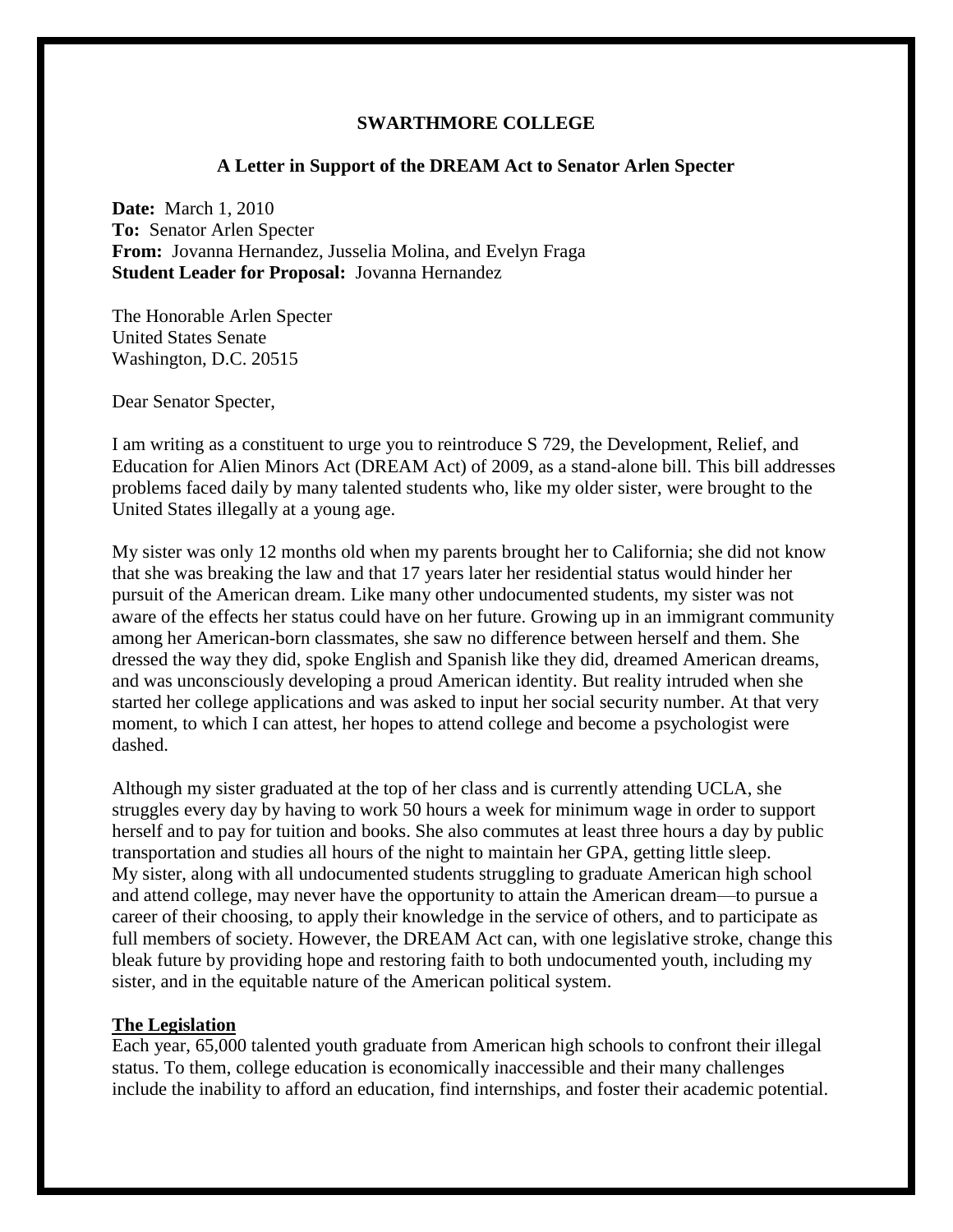These circumstances are discouraging and consequently 46,000-52,000 undocumented students drop out of high school annually because they do not see where their future is going. The DREAM Act can mitigate this frustration by the favorable results it produces. The DREAM Act rewards good character and moral conduct, which will be tested through a criminal background check. The DREAM Act states that if undocumented students meet all the requirements -- be between ages 12-35, arrived in the United States before age 16, resided within the U.S. for at least 5 consecutive years, and obtained a high school diploma or its equivalent - they can be granted a six-year period of conditional residency status, by which they would be able to work, drive, and travel legally. During the six years, beneficiaries are to complete an associates or bachelors degree, or choose to serve a two-year military term[.\[1\]](https://docs.google.com/Doc?docid=0AU3EMes_qvX6ZGNrNGRqM3JfOGM0OGJqbmRt&hl=en#_ftn1) Importantly, beneficiaries will qualify for low-interest student loans and federal work-study, making higher education affordable. Furthermore, my sister and other promising undocumented students will have more time to study since they will not have to work as many hours, and they will be able to drive and therefore save commuting time. After the six-year conditional residency period, eligible students will be able to petition for permanent residency status and, thus, finally become full members of American society. The DREAM Act reinforces the principle that education is key to future generations, and to our nation's success.

#### **Economy**

The DREAM Act can substantially benefit the U.S. economy. Since more people will be employed at higher-paying jobs, there will be a significant increase in the income of the affected immigrants that will consequently stimulate spending and investment. The DREAM Act will also stimulate new tax revenues. A 1999 study showed that an immigrant woman with only a high school diploma would contribute \$42,000 more in taxes if she graduated from college; she would also reduce by \$3,900 expenses the government pays for criminal justice or welfare. [\[2\]](https://docs.google.com/Doc?docid=0AU3EMes_qvX6ZGNrNGRqM3JfOGM0OGJqbmRt&hl=en#_ftn2) The gains from increased levels of education would result in an additional \$8.6 billion in income[.\[3\]](https://docs.google.com/Doc?docid=0AU3EMes_qvX6ZGNrNGRqM3JfOGM0OGJqbmRt&hl=en#_ftn3) Higher earnings for newly legalized workers would increase tax revenues by \$4.5- \$5.4 billion in the first 3 years, as well as increase consumer spending by enough to support 750,000-900,000 jobs in the U.S[.\[4\]](https://docs.google.com/Doc?docid=0AU3EMes_qvX6ZGNrNGRqM3JfOGM0OGJqbmRt&hl=en#_ftn4) Studies show that legalized workers also open bank accounts, buy homes, and start businesses, which even further stimulate the U.S. economy. The National Immigration Law Center claims that Social Security revenues will also benefit by \$407 billion since more people will be paying taxes.<sup>[5]</sup> This economic trend is evident from the results of 1986's Reagan-era Naturalization Act, which was shown to dramatically improve income[.\[6\]](https://docs.google.com/Doc?docid=0AU3EMes_qvX6ZGNrNGRqM3JfOGM0OGJqbmRt&hl=en#_ftn6) What our economy needs is exactly this: more highly-educated youth.

## **Opposition**

Some might argue that the DREAM Act will cause an immigration influx. However, this is impossible because the act clearly states that immigrants must have been at least 16 years old at the time of its enactment and lived here for at least 5 consecutive years. This disqualifies new immigrants. Also, the DREAM Act does not take away money from U.S. citizens; beneficiaries qualify only for student loans and federal work-study, not federal financial aid.

A more controversial issue is whether the DREAM Act discriminates against U.S. citizens who are charged out-of-state tuition when they attend a college outside of the state in which they grew up. I emphasize, however, that students' undocumented status means they cannot access in-state tuition even in the states in which they reside. Therefore it is not discrimination but rather